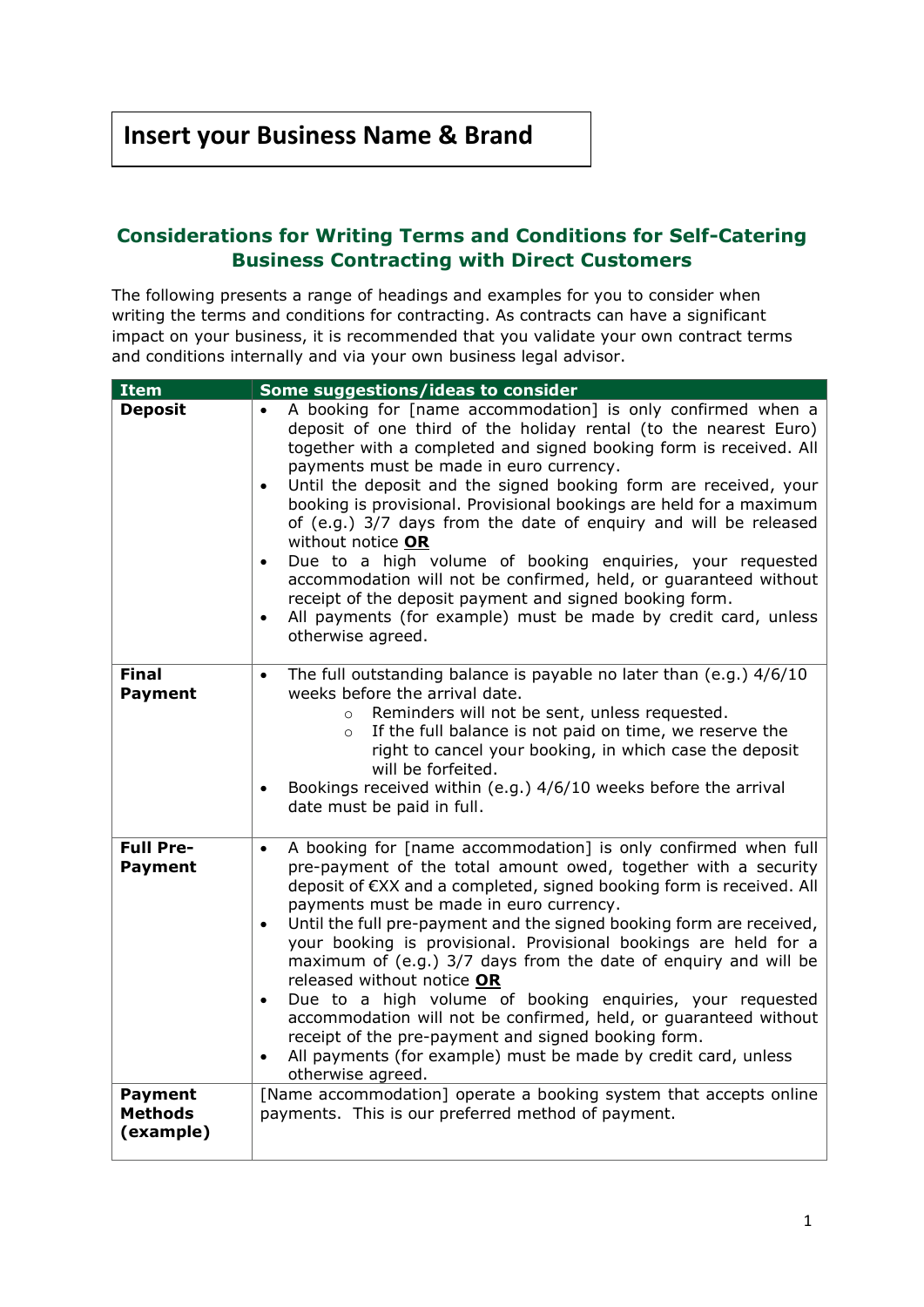| Please note that Rates quoted include government tax (VAT) at the<br><b>VAT</b><br>$\bullet$<br>current rate of xx%<br>[Name business] reserves the right to amend these rates in the<br>$\bullet$<br>event of changes to the rate of tax, or the introduction of any new |  |
|---------------------------------------------------------------------------------------------------------------------------------------------------------------------------------------------------------------------------------------------------------------------------|--|
|                                                                                                                                                                                                                                                                           |  |
|                                                                                                                                                                                                                                                                           |  |
|                                                                                                                                                                                                                                                                           |  |
|                                                                                                                                                                                                                                                                           |  |
| government levy.                                                                                                                                                                                                                                                          |  |
| As we are committed to providing the highest standards of services<br><b>Security</b><br>$\bullet$                                                                                                                                                                        |  |
| <b>Deposit and</b><br>for all our guests, visitors are expected to keep the premises,                                                                                                                                                                                     |  |
| <b>Due Care</b><br>fittings, furniture and all items within the accommodation walls and                                                                                                                                                                                   |  |
| throughout the accommodation site in the same state of repair and                                                                                                                                                                                                         |  |
| condition for the duration of stay.                                                                                                                                                                                                                                       |  |
| Please note that a security deposit of €XX will be held on your<br>$\bullet$                                                                                                                                                                                              |  |
| credit card (e.g.) 3 days before arrival and will be automatically                                                                                                                                                                                                        |  |
| released on the day of your departure, once the property has been                                                                                                                                                                                                         |  |
| checked for any breakages, or damages.<br>Before departure, please inform us of any damage or breakages.                                                                                                                                                                  |  |
| $\bullet$<br>Where there is significant damage to property full repayment will                                                                                                                                                                                            |  |
| be sought and the security deposit will be fully, or partially                                                                                                                                                                                                            |  |
| withheld to cover any associated costs.                                                                                                                                                                                                                                   |  |
| The visitor/s is/are asked to leave the accommodation clean and<br>$\bullet$                                                                                                                                                                                              |  |
| tidy. We reserve the right to make a charge for extra cleaning                                                                                                                                                                                                            |  |
| (which will be deducted from the security deposit) if the                                                                                                                                                                                                                 |  |
| accommodation is not left in a satisfactory condition.                                                                                                                                                                                                                    |  |
| <b>Utilities: if not</b><br>Heating & Electricity are metered and paid for separately (for                                                                                                                                                                                |  |
| example) by cash on departure<br>included                                                                                                                                                                                                                                 |  |
| Rate<br>Homemade tea and scones on arrival<br>$\bullet$                                                                                                                                                                                                                   |  |
| <b>Inclusions</b><br>Welcome basket including 1 litre of milk, butter (250 grams),<br>$\bullet$                                                                                                                                                                           |  |
| home-made soda bread load, teabags, and filtered coffee (300                                                                                                                                                                                                              |  |
| grams)                                                                                                                                                                                                                                                                    |  |
| Utilities including heating, electricity, and gas.<br>$\bullet$                                                                                                                                                                                                           |  |
| Crockery, cutlery, bed linen and towels<br>$\bullet$                                                                                                                                                                                                                      |  |
| Access to playground/private beach access etc.<br>$\bullet$<br>Wi-Fi and Satellite TV<br>$\bullet$                                                                                                                                                                        |  |
| Car Parking<br>$\bullet$                                                                                                                                                                                                                                                  |  |
| VAT and service charges.<br>$\bullet$                                                                                                                                                                                                                                     |  |
| Please note that Housekeeping (2 hours) is included once per week<br>Housekeeping<br>$\bullet$                                                                                                                                                                            |  |
| on Wednesday mornings from 10am so we ask that you vacate                                                                                                                                                                                                                 |  |
| your accommodation at this time OR                                                                                                                                                                                                                                        |  |
| Please note that housekeeping is not included in your rate.<br>$\bullet$                                                                                                                                                                                                  |  |
| However, housekeeping can be arranged (subject to availability) at                                                                                                                                                                                                        |  |
| an additional fee of €XX per hour.                                                                                                                                                                                                                                        |  |
| <b>Arrival and</b><br>The [name accommodation] is available from (e.g.) 3pm on arrival<br>$\bullet$                                                                                                                                                                       |  |
| day and should be vacated no later than 10.00am on the final day<br><b>Departure:</b>                                                                                                                                                                                     |  |
| normal trading<br>of your stay.                                                                                                                                                                                                                                           |  |
| These times may be flexible subject to prior arrangement.<br>circumstances<br>$\bullet$                                                                                                                                                                                   |  |
| Please advise us of your approximate arrival time prior to your<br>$\bullet$                                                                                                                                                                                              |  |
| stay.                                                                                                                                                                                                                                                                     |  |
| <b>Arrival and</b><br>Please note that due to additional cleaning requirements demanded<br>$\bullet$<br>during the Covid-19 pandemic, the [name accommodation] is<br><b>Departure:</b>                                                                                    |  |
| available from (e.g.) 5pm on arrival day and should be vacated no<br>Covid-19                                                                                                                                                                                             |  |
| trading<br>later than 10.00am on the final day of your stay.                                                                                                                                                                                                              |  |
| Please advise us of your approximate arrival time prior to your<br>circumstances<br>$\bullet$                                                                                                                                                                             |  |
| stay.                                                                                                                                                                                                                                                                     |  |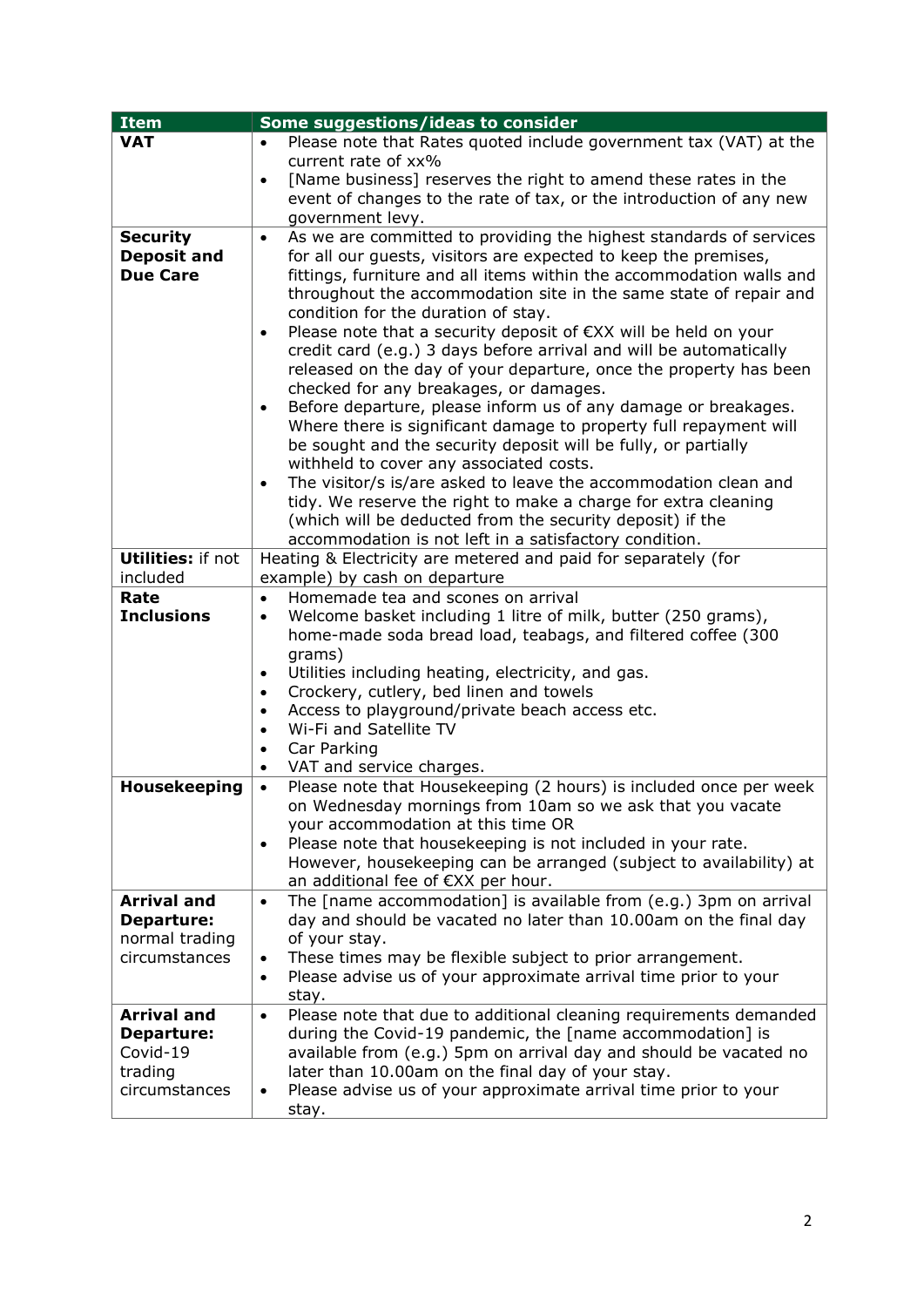| <b>Item</b>                         | Some suggestions/ideas to consider                                                                                                                                                                              |  |  |
|-------------------------------------|-----------------------------------------------------------------------------------------------------------------------------------------------------------------------------------------------------------------|--|--|
| <b>Occupants</b><br>and             | The accommodation is designed for adult and family use.<br>$\bullet$<br>Please note that tents and camper vans are not permitted.<br>$\bullet$<br>Please do not exceed the number of occupants advised for your |  |  |
| <b>Management</b><br>of Bookings    | $\bullet$<br>reserved accommodation.                                                                                                                                                                            |  |  |
|                                     | Where two parties arrange to confirm and book a [name]<br>$\bullet$                                                                                                                                             |  |  |
|                                     | accommodation], the booking will be accepted by one person                                                                                                                                                      |  |  |
|                                     | only. This person is responsible for all payments and any                                                                                                                                                       |  |  |
|                                     | liabilities regarding damage.                                                                                                                                                                                   |  |  |
| <b>No Smoking</b>                   | [Name accommodation] operates a no smoking policy anywhere<br>$\bullet$                                                                                                                                         |  |  |
| <b>Policy</b>                       | inside the premises.                                                                                                                                                                                            |  |  |
|                                     | Please note that ashtrays are not provided and if you so smoke<br>$\bullet$                                                                                                                                     |  |  |
|                                     | outdoors, we ask that you dispose of cigarettes appropriately.                                                                                                                                                  |  |  |
| <b>Leave No</b>                     | Please ensure that you recycle household waste in the<br>$\bullet$                                                                                                                                              |  |  |
| <b>Trace Policy</b>                 | appropriate bins. Failure to comply will result in partial loss of the                                                                                                                                          |  |  |
|                                     | security deposit.                                                                                                                                                                                               |  |  |
|                                     | Each house has recycling information, and we would ask that you<br>$\bullet$<br>adhere to this during your stay.                                                                                                |  |  |
|                                     | To preserve and conserve our natural environment as much as<br>$\bullet$                                                                                                                                        |  |  |
|                                     | possible, we operate a 'Leave No Trace' policy on site and                                                                                                                                                      |  |  |
|                                     | encourage our guests to practise the principles of this policy<br>according to the guidelines available in [name the                                                                                            |  |  |
|                                     | accommodation].                                                                                                                                                                                                 |  |  |
|                                     |                                                                                                                                                                                                                 |  |  |
| <b>Arranging</b><br><b>Personal</b> | We will not be liable for any act, neglect, or default on the part of<br>$\bullet$<br>any person nor any accident, damage, loss, injury, expense, or                                                            |  |  |
| <b>Insurance</b>                    | inconvenience whether to person or property which the tenant or                                                                                                                                                 |  |  |
| Cover                               | any other person may suffer or incur arising out of or in any way                                                                                                                                               |  |  |
|                                     | connected with the letting or resulting from any other cause                                                                                                                                                    |  |  |
|                                     | whatsoever.<br>We advise you to arrange your own personal insurance to cover                                                                                                                                    |  |  |
|                                     | $\bullet$<br>yourselves and your personal belongings while staying at the                                                                                                                                       |  |  |
|                                     | property.                                                                                                                                                                                                       |  |  |
| <b>Pets</b>                         | Pets, except for guide dogs, are not allowed (or otherwise)                                                                                                                                                     |  |  |
| BBQ                                 | We provide an excellent B.B.Q. for our guest to enjoy. If you use<br>the B.B.Q. you must clean it before the end of your rental period                                                                          |  |  |
|                                     | If you fail to clean the B.B.Q. after use, a charge of $\epsilon$ 30.00<br>$\bullet$                                                                                                                            |  |  |
|                                     | will be deducted from your security deposit.                                                                                                                                                                    |  |  |
| <b>Complaints</b>                   | We really do make every effort to ensure that you have a happy<br>$\bullet$                                                                                                                                     |  |  |
|                                     | and memorable stay.                                                                                                                                                                                             |  |  |
|                                     | If, however, you have any cause for complaint, we would ask that<br>$\bullet$<br>you allow us to rectify the issue as soon as possible and while you                                                            |  |  |
|                                     | are in residence.                                                                                                                                                                                               |  |  |
|                                     | It is essential that you contact us if any problem arises so that it<br>$\bullet$                                                                                                                               |  |  |
|                                     | can be speedily resolved. It is often extremely difficult (and                                                                                                                                                  |  |  |
|                                     | sometimes impossible) to resolve difficulties properly unless we are<br>promptly notified.                                                                                                                      |  |  |
|                                     | If any complaint cannot be resolved while you are in residence,<br>$\bullet$                                                                                                                                    |  |  |
|                                     | please do write to us with full details as soon as possible and no                                                                                                                                              |  |  |
|                                     | later than within 28 days of your departure date.                                                                                                                                                               |  |  |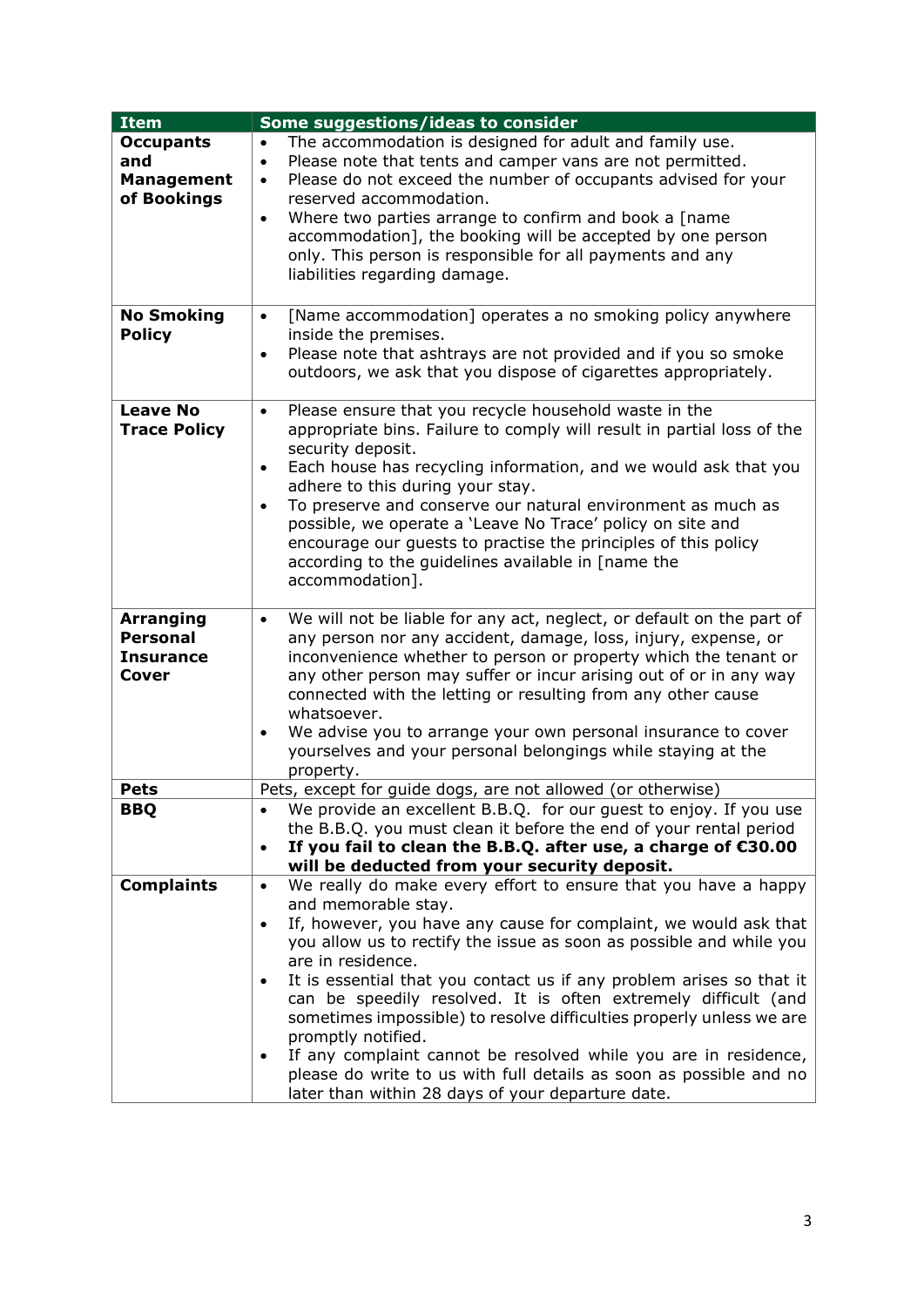| <b>Item</b>         | Some suggestions/ideas to consider                                                      |  |
|---------------------|-----------------------------------------------------------------------------------------|--|
| <b>Cancellation</b> | If you have to cancel for whatever reason, we will do our best to<br>$\bullet$          |  |
| Policy: normal      | re-let the cancelled booking and refund your rental in full.                            |  |
| trading             |                                                                                         |  |
|                     | Less a Cancellation Administration Charge of €XX per [name<br>$\sim$                    |  |
|                     | the accommodation- house/cottage etc.] and                                              |  |
|                     | Less any losses incurred if the accommodation is re-let to<br>$\sim$                    |  |
|                     | another party at a short notice, lower price.                                           |  |
|                     |                                                                                         |  |
|                     | Cancellations must be received as soon as possible in writing.                          |  |
|                     | If we do not succeed in re-letting the [name, the accommodation-<br>$\bullet$           |  |
|                     | house/cottage etc.] we reserve the right to apply cancellation                          |  |
|                     | charges as follows (for example):                                                       |  |
|                     |                                                                                         |  |
|                     | 40/60/90 days in advance of arrival, a full refund of the                               |  |
|                     | rental fee is made, less an administration charge of €XX                                |  |
|                     | 60 - 45 days in advance of arrival, (e.g.) 30% of the total                             |  |
|                     | rental fee, plus an administration charge of €XX applies.                               |  |
|                     | 45 - 22 days in advance of arrival, (e.g.) 60% of the total<br>-                        |  |
|                     | rental fee, plus an administration charge of €XX applies.                               |  |
|                     | Less than 21 days, (e.g.) 100% of the total rental fee<br>Ξ.                            |  |
|                     | applies.                                                                                |  |
|                     |                                                                                         |  |
|                     | Please note that cancellation fees and terms apply to fully<br>$\bullet$                |  |
|                     | cancelled bookings and partially cancelled bookings (for example,                       |  |
|                     | reducing a 14-night stay to a 7-night stay).                                            |  |
| <b>Cancellation</b> | Should [name accommodation] have to cancel due to unforeseen<br>$\bullet$               |  |
| Policy: Covid-      | circumstances, or a COVID-19 related matter, you will be                                |  |
| 19 trading          | informed immediately.                                                                   |  |
|                     | In this case (for example) you will have the option of<br>$\bullet$                     |  |
|                     |                                                                                         |  |
|                     | Transferring the booking to a suitable date (e.g.) no later<br>$\overline{\phantom{a}}$ |  |
|                     | than December 2021 and (potentially for consideration)                                  |  |
|                     | with a €XX gift card to spend in local stores for you to use,                           |  |
|                     | with our compliments.                                                                   |  |
|                     | Having your booking refunded in full.                                                   |  |
|                     |                                                                                         |  |
| <b>Force</b>        | If for any reason your booking needs to be curtailed, altered or                        |  |
| <b>Majeure</b>      | cancelled due to circumstances beyond your (the customer) and/or our                    |  |
|                     | control (the supplier) that prevent, hinder or delay the ability for your               |  |
|                     | booking to be realised (for example fire, flood, exceptional weather or                 |  |
|                     | environmental conditions, issues regarding water/electrical supplies,                   |  |
|                     | pandemics, epidemics, riots, acts of government, terrorism,                             |  |
|                     | earthquakes, war destruction/damage to the property or any other                        |  |
|                     | "force majeure" that is beyond the control of the customer and/or                       |  |
|                     | supplier), you will be offered                                                          |  |
|                     | The opportunity to defer your booking to an available date                              |  |
|                     | at no extra cost/at an equivalent cost up to (e.g.) 12/24                               |  |
|                     | months after your original booking date OR                                              |  |
|                     | A full refund, less an administration fee of €XX OR                                     |  |
|                     | A partial refund of (e.g.) 30/50%. The remaining balance                                |  |
|                     | withheld can be set against a future booking made by you                                |  |
|                     | within (e.g.) 12/24 months of your original booking date.                               |  |
|                     |                                                                                         |  |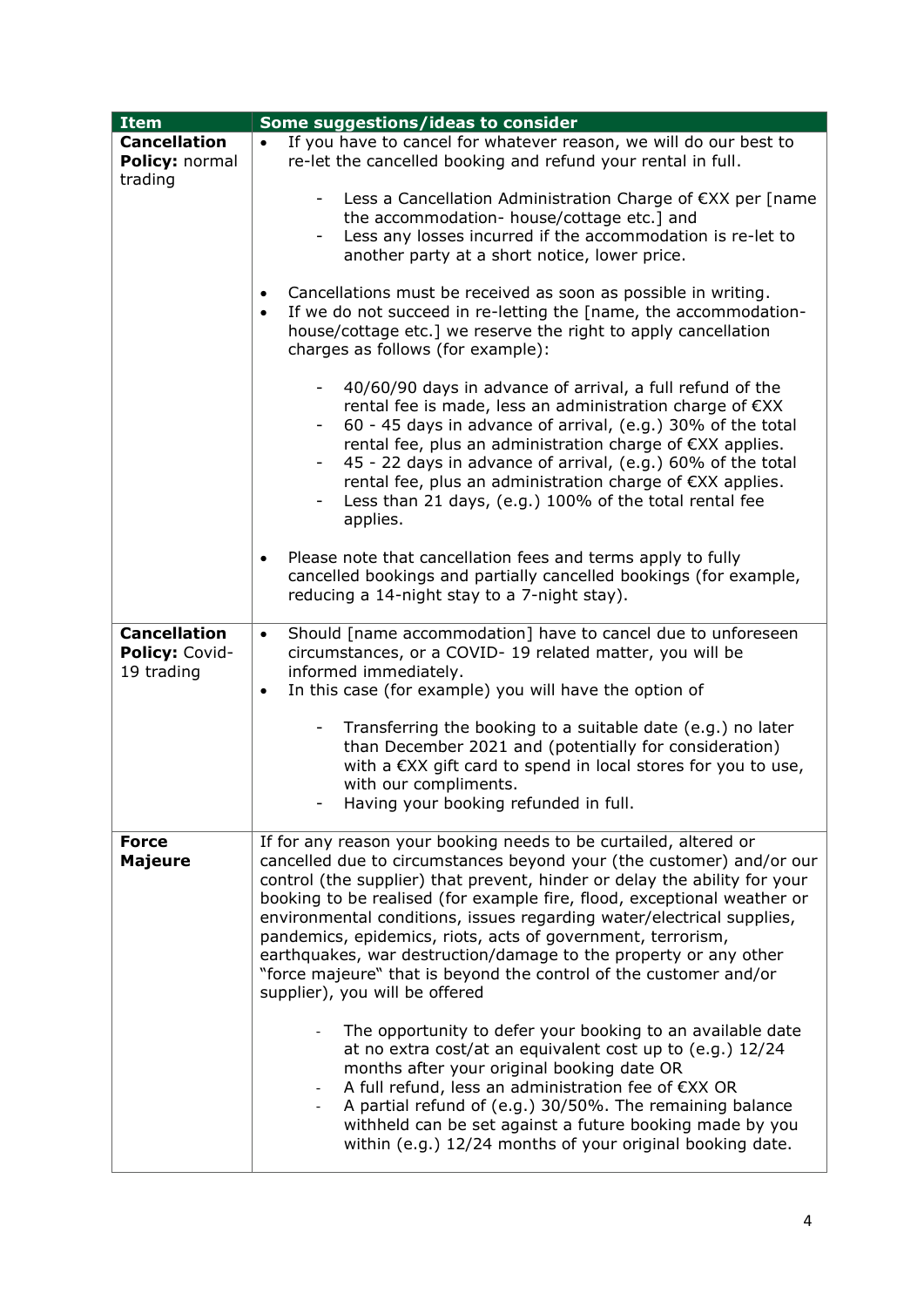# **Booking Form Template**

**Booking form:** Please read carefully. All bookings must be in writing and accompanied by the relevant payment. Please print this form and return it ideally as a scanned document via email. Alternatively, please post the document to the noted address:



| First name and surname of booker |  |
|----------------------------------|--|
| Email of booker                  |  |
| Postal Address of booker         |  |
| Mobile Telephone Number          |  |
| Landline Telephone Number        |  |

#### **2. Please insert all the terms and conditions you would like to add below, itemising each term with clarity. For example:**

#### **Deposit**

- A booking for [name accommodation] is only confirmed when a deposit of one third of the holiday rental (to the nearest Euro) together with a completed and signed booking form is received. All payments must be made in euro currency.
- Until the deposit and the signed booking form are received, your booking is provisional. Provisional bookings are held for a maximum of (e.g.) 3/7 days from the date of enquiry and will be released without notice.
- All payments (for example) must be made by credit card, unless otherwise agreed.

PLEASE NOTE: All bookings are subject to the enclosed conditions and must be accompanied by the appropriate deposit unless the booking is made within (e.g.) eight weeks of the commencement of the let when the total rental should be enclosed, together with the security deposit.

### **3. Please input the booking details below:**

| Total number of people in |              |
|---------------------------|--------------|
| the party                 |              |
| Number of Adults          |              |
| Number of Children        |              |
| First Name and Surname    |              |
| of each person in the     |              |
| party. Maximum 5 (e.g.)   |              |
|                           |              |
|                           |              |
| Arrival Date and Time     | 5pm<br>e.q., |
| Departure Date and Time   | e.g., $10am$ |